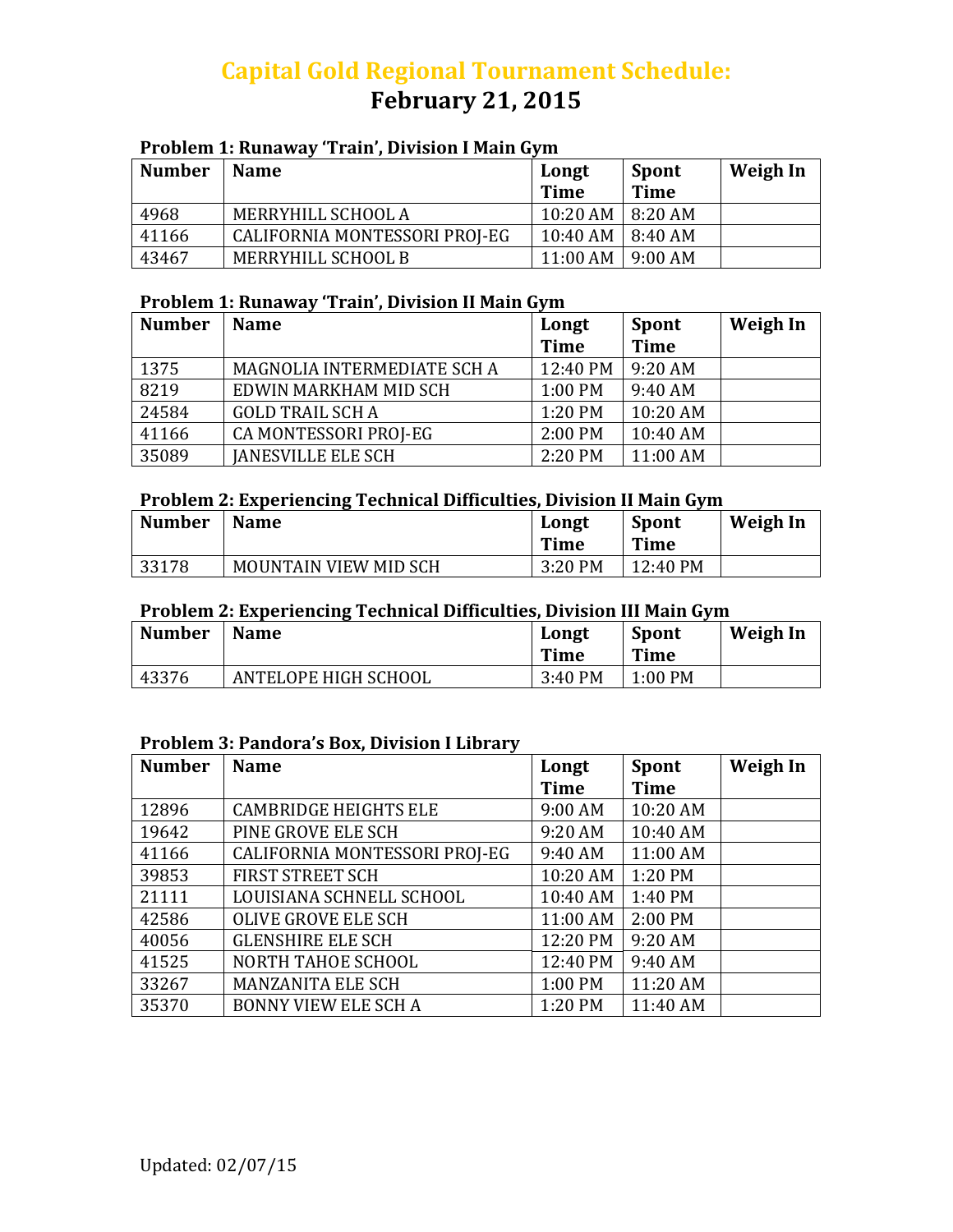## **Capital Gold Regional Tournament Schedule:**

# **February 21, 2015**

#### **Problem 3: Pandora's Box, Division II C107**

| <b>Number</b> | <b>Name</b>                    | Longt       | <b>Spont</b> | Weigh In |
|---------------|--------------------------------|-------------|--------------|----------|
|               |                                | <b>Time</b> | <b>Time</b>  |          |
| 109           | <b>BROOKFIELD SCH</b>          | 9:20 AM     | 8:00 AM      |          |
| 1375          | MAGNOLIA INT SCH TM A          | 9:40 AM     | 8:20 AM      |          |
| 8219          | EDWIN MARKHAM MID SCH          | 10:00 AM    | 8:40 AM      |          |
| 19642         | PINE GROVE ELE SCH             | 11:00 AM    | 9:20 AM      |          |
| 20931         | <b>SILVERADO MID SCH</b>       | 11:20 AM    | 9:40 AM      |          |
| 24069         | ANTELOPE CROSSING MID SCH TM A | 1:00 PM     | 10:20AM      |          |
| 41322         | ANTELOPE CROSSING MID SCH TM B | 1:20 PM     | 10:40 AM     |          |
| 43067         | SHENANDOAH VALLEY SCHOOL       | 1:40 PM     | 11:00 AM     |          |
| 37589         | UNIVERSITY PREPARATORY SCH     | 2:00 PM     | 12:20 PM     |          |
| 33178         | MOUNTAIN VIEW MID SCH          | 2:40 PM     | 12:40 PM     |          |
| 13280         | <b>SEQUOIA MID SCH</b>         | 3:00 PM     | 1:00 PM      |          |
| 11961         | MAGNOLIA INTERMEDIATE SCH B    | 3:20 PM     | 1:20 PM      |          |

### **Problem 3: Pandora's Box, Division III Library**

| <b>Number</b> | <b>Name</b>          | Longt<br>Time | Spont<br>Time | Weigh In |
|---------------|----------------------|---------------|---------------|----------|
| 1691          | <b>BEAR RIVER HS</b> | $2:00$ PM     | $9:00$ AM     |          |

#### **Problem 4: Lose Your Marbles, Division I E102, Weigh‐In F104**

| <b>Number</b> | <b>Name</b>         | Longt<br><b>Time</b> | <b>Spont</b><br>Time | Weigh In |
|---------------|---------------------|----------------------|----------------------|----------|
| 42586         | OLIVE GROVE ELE SCH | 12:00 PM             | 8:00 AM              | 9:00 AM  |

#### **Problem 4: Lose Your Marbles, Division II E102, Weigh‐In F104**

| <b>Number</b> | <b>Name</b>                    | Longt<br><b>Time</b> | Spont<br><b>Time</b> | Weigh In   |
|---------------|--------------------------------|----------------------|----------------------|------------|
| 24069         | ANTELOPE CROSSING MID SCH TM A | $12:20 \text{ PM}$   | 9:00 AM              | $10:00$ AM |
| 24584         | <b>GOLD TRAIL SCH A</b>        | $12:40 \text{ PM}$   | $9:20$ AM            | $10:20$ AM |
| 1695          | HAPPY VALLEY ELE SCH A         | $1:00 \text{ PM}$    | $10:00$ AM           | $11:00$ AM |

#### **Problem 4: Lose Your Marbles, Division III E102, Weigh‐In F104**

| <b>Number</b> | <b>Name</b>          | Longt<br><b>Time</b> | <b>Spont</b><br>Time | Weigh In |
|---------------|----------------------|----------------------|----------------------|----------|
| 1691          | <b>BEAR RIVER HS</b> | 1:20 PM              | 8:20 AM              | 9:20 AM  |
| 43376         | ANTELOPE HIGH SCHOOL | $2:00$ PM            | 8:40 AM              | 9:40 AM  |

#### **Problem 5: Silent Movie, Division I Multi‐Purpose Room**

| <b>Number</b> | <b>Name</b>             | Longt<br><b>Time</b> | <b>Spont</b><br>Time | Weigh In |
|---------------|-------------------------|----------------------|----------------------|----------|
| 15378         | <b>COOPER ELE SCH A</b> | 9:00 AM              | 10:40 AM             |          |